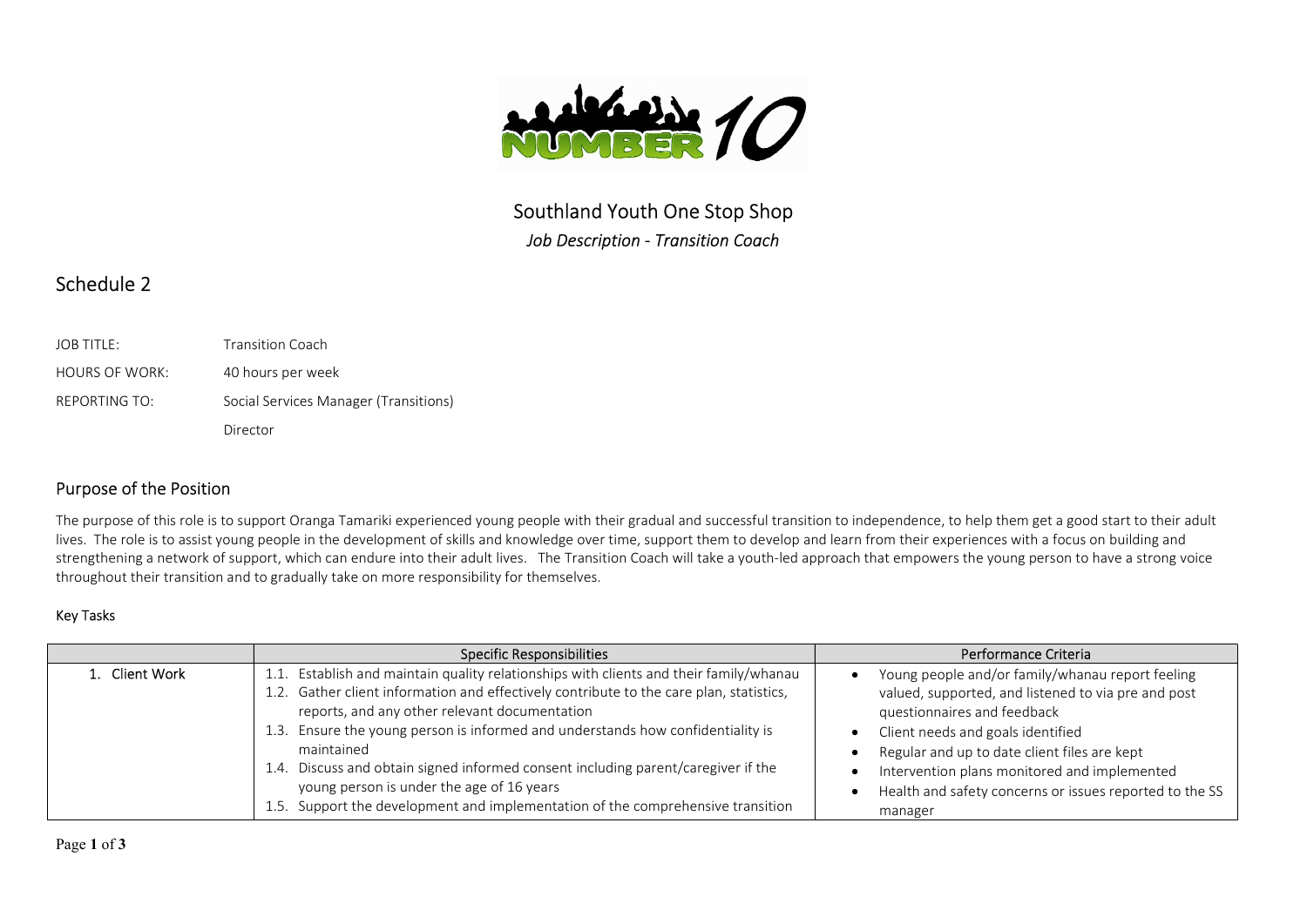|                         | plan<br>1.6. Involve whanau/family in decision making and development as appropriate<br>1.7. Provide effective and safe support for clients, utilizing safety plans when needed<br>1.8. Respond to the young person's immediate needs in a crisis. This may involve out<br>of hours work.<br>1.9. Ensure other support services are available to clients as/if required, providing<br>follow-up and appropriate referral/s to other service providers<br>1.10. Ensure confidentiality is maintained in accordance with Number 10's policies and<br>practices<br>1.11. Provide ongoing information and support to the young person and their<br>family/whanau throughout the service and as appropriate<br>1.12. Adhere to Number10's procedures and policies<br>1.13. Adhere to the Professional Body Code of Ethics/Practice standards | Response to crisis follows established protocols<br>All documentation and MedTech data is completed to a<br>high standard<br>Information held complies with the Privacy Act and the<br>Health Amendment act relating to personal information<br>Client confidentiality is maintained<br>Practice in accordance with the Code of Ethics for youth<br>work<br>Informed consent from the young person (if under the<br>age of 16 years of age) and their<br>family/whanau/caregiver is obtained |
|-------------------------|-----------------------------------------------------------------------------------------------------------------------------------------------------------------------------------------------------------------------------------------------------------------------------------------------------------------------------------------------------------------------------------------------------------------------------------------------------------------------------------------------------------------------------------------------------------------------------------------------------------------------------------------------------------------------------------------------------------------------------------------------------------------------------------------------------------------------------------------|----------------------------------------------------------------------------------------------------------------------------------------------------------------------------------------------------------------------------------------------------------------------------------------------------------------------------------------------------------------------------------------------------------------------------------------------------------------------------------------------|
| 2. Youth Programmes     | 2.1 Support, facilitate, and coordinate groups or group activities for clients in<br>conjunction with staff and other agencies<br>2.2 Develop structured youth programmes aligned to the operational/strategic plan                                                                                                                                                                                                                                                                                                                                                                                                                                                                                                                                                                                                                     | Groups are developed, planned, implemented and<br>evaluated according to client need<br>2 step programme development model is utilized for all<br>programmes<br>Pre and post evaluation completed for all programmes<br>Feedback from young people and their family/whanau<br>is sought                                                                                                                                                                                                      |
| 3. Multi-disciplinary   | 3.1. Actively participate in the multi-disciplinary team<br>3.2. Attend team and staff meetings<br>3.3. Complete Monthly reports<br>3.4. Youth Reception cover as required                                                                                                                                                                                                                                                                                                                                                                                                                                                                                                                                                                                                                                                              | Participation in multi-disciplinary team is demonstrated.<br>Staff meetings are attended<br>Monthly reports are completed on time and contain<br>relevant information<br>Youth Reception cover is provided when required<br>$\bullet$                                                                                                                                                                                                                                                        |
| 4. Oranga Tamariki (OT) | 4.1. Develop and maintain strong and effective working relationships with Oranga<br>Tamariki to enable a collaborative approach to supporting young people.<br>4.2. Communicate and work in partnership with other people involved in the young<br>person's life - e.g. whānau, caregivers, social workers and other professionals.                                                                                                                                                                                                                                                                                                                                                                                                                                                                                                     | OT Social workers/young people/whanau/stakeholders<br>report positive relationships                                                                                                                                                                                                                                                                                                                                                                                                          |
| 5. General              | 5.1. Actively engage in personal and professional development.<br>5.2. As an active staff member of Number 10, work to develop and maintain Number<br>10 relationships that promote the health and development of young people.<br>5.3. Work with the Management team on projects as required.<br>5.4. Attend supervision as per organizational requirements.<br>5.5. Establish and maintain relationships and networks with relevant agencies and key<br>stake holders.<br>5.6. Participate in review meetings as required.<br>5.7. Other agreed tasks as defined by management.                                                                                                                                                                                                                                                       | Personal and professional development needs are<br>identified<br>Relationships promoting the health and development of<br>young people are developed and maintained<br>Completion of appropriate/specified qualifications<br>Review meetings are attended with SS manager as<br>required<br>Supervisions is attended on a regular basis within the<br>guidelines of Number 10 policy                                                                                                         |